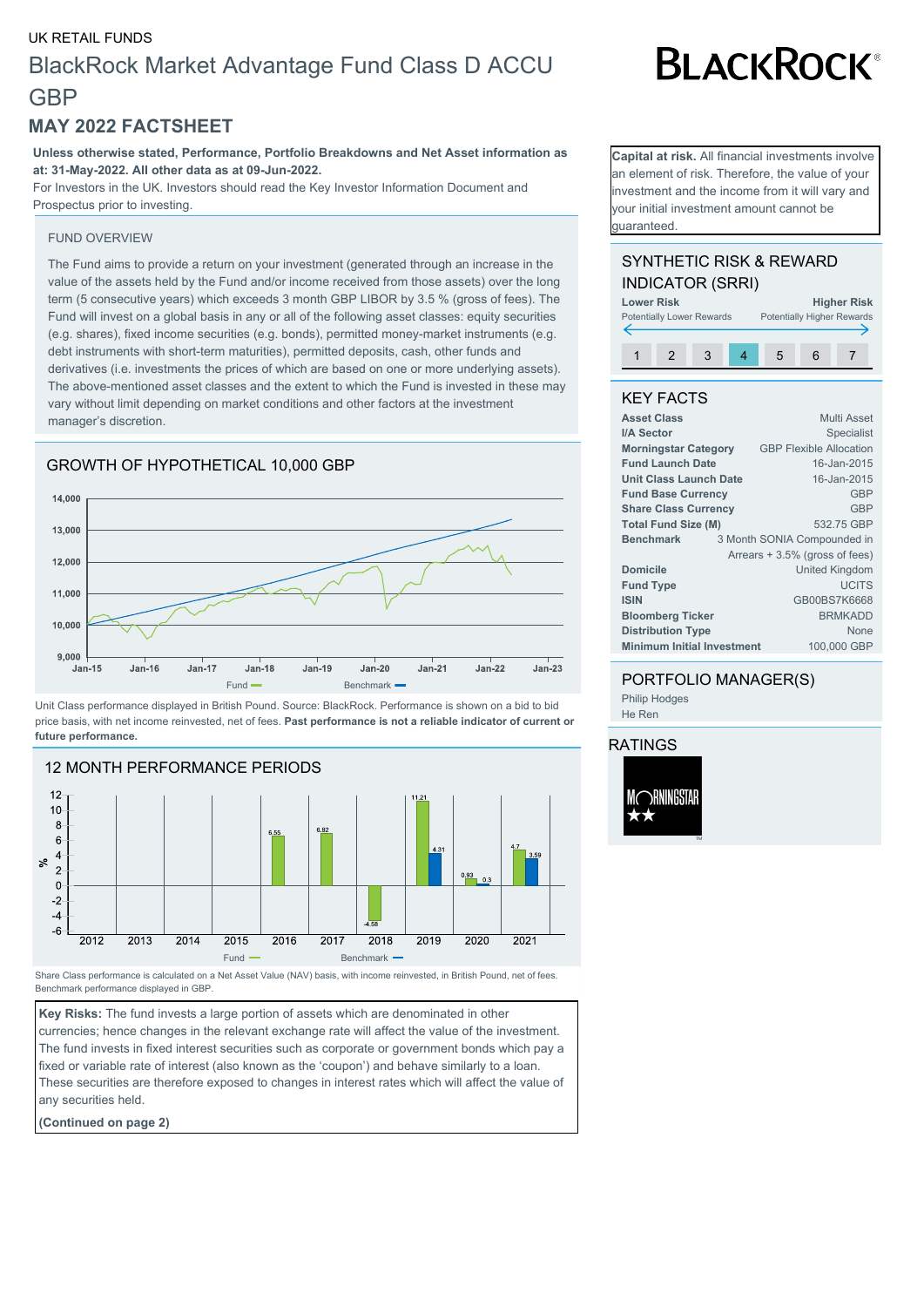**Key Risks Continued:** The Fund utilises derivatives as part of its investment strategy. Compared to a fund which only invests in traditional instruments such as stocks and bonds, derivatives are potentially subject to a higher level of risk and volatility.

#### SECTOR BREAKDOWN (%)

|                                | <b>Fund</b> | <b>Benchmark</b> | <b>Active</b> |
|--------------------------------|-------------|------------------|---------------|
| Developed Equity               | 30.36       | 0.00             | 30.36         |
| Inflation-Linked Debt          | 18.42       | 0.00             | 18.42         |
| Cash                           | 14.03       | 100.00           | $-85.97$      |
| Other                          | 13.06       | 0.00             | 13.06         |
| Commodities                    | 8.89        | 0.00             | 8.89          |
| <b>Emerging Sovereign Debt</b> | 5.53        | 0.00             | 5.53          |
| Investment Grade Debt          | 5.07        | 0.00             | 5.07          |
| Developed Sovereign Debt       | 4.57        | 0.00             | 4.57          |
| Developed Small Cap Equity     | 0.08        | 0.00             | 0.08          |

Negative weightings may result from specific circumstances (including timing differences between trade and settlement dates of securities purchased by the funds) and/or the use of certain financial instruments, including derivatives, which may be used to gain or reduce market exposure and/or risk management. Allocations are subject to change.

| $0.00\%$ |
|----------|
| $0.00\%$ |
| 0.43%    |
| $0.00\%$ |
|          |

#### DEALING INFORMATION

**Settlement** Trade Date + 3 days **Dealing Frequency** Daily, forward pricing basis

#### **GLOSSARY**

"

**Ongoing Charge:** is a figure representing all annual charges and other payments taken from the fund.

**Quartile Rank:** categorises a fund into four equal bands based on their performance over a specified period within the relevant Morningstar's sector. The top or first quartile contains the top 25% of funds, through to the bottom or 4th quartile which contains the bottom 25% of funds.

**0800 44 55 22 M** enquiry@ukclientservices.blackrock.com **+ blackrock.co.uk** 

overall risk and reward profile of the Fund.

Prospectus for further information.

**SRRI:** is a value based on the volatility of the fund, which gives an indication of the

**Performance Fee:** is charged on any returns that, subject to a High Water Mark, the Fund achieves above it's performance fee benchmark. Please refer to the

#### **IMPORTANT INFORMATION:**

"This document is marketing material. BlackRock have not considered the suitability of this investment against your individual needs and risk tolerance. To ensure you understand whether our product is suitable, please read the Key Investor Information Document. Any decision to invest must be based solely on the information contained in the Company's Prospectus, Key Investor Information Document and the latest half-yearly report and unaudited accounts and/or annual report and audited accounts. Subscriptions in the Fund are valid only if made on the basis of the current Prospectus, the most recent financial reports and the Key Investor Information Document, which are available in registered jurisdictions and available in local language where registered can be found at ww.blackrock.com on the relevant product pages. Investors should understand all characteristics of the funds objective before investing. Prospectuses, Key Investor Information Documents and application forms may not be available to investors in certain jurisdictions where the Fund in question has not been authorised. BlackRock may terminate marketing at any time. For information on investor rights and how to raise complaints please go to https:// www.blackrock.com/corporate/compliance/investor-right available in in local language in registered jurisdictions. Investors should read the fund specific risks in the Key Investor Information Document and the Company's Prospectus. We strongly recommend you seek independent professional advice prior to investing. If, after reading this factsheet, you have any questions or would like any additional information please contact your financial adviser or speak to our Investor Services Team on 0800 445522.

Issued by BlackRock Investment Management (UK) Limited (authorised and regulated by the Financial Conduct Authority). Registered office: 12 Throgmorton Avenue, London, EC2N 2DL. Registered inEngland No. 2020394. Tel: 020 7743 3000. For your protection, telephone calls are usually recorded. BlackRock is a trading name of BlackRock Investment Management (UK)Limited. © 2022 BlackRock, Inc. All Rights reserved. BLACKROCK, BLACKROCK SOLUTIONS, iSHARES, SO WHAT DO I DO WITH MY MONEY, INVESTING FOR A NEWWORLD, and BUILT FOR THESE TIMES are registered and unregistered trademarks of BlackRock, Inc. or its subsidiaries in the United States and elsewhere. All other trademarks are those of their respective owners.